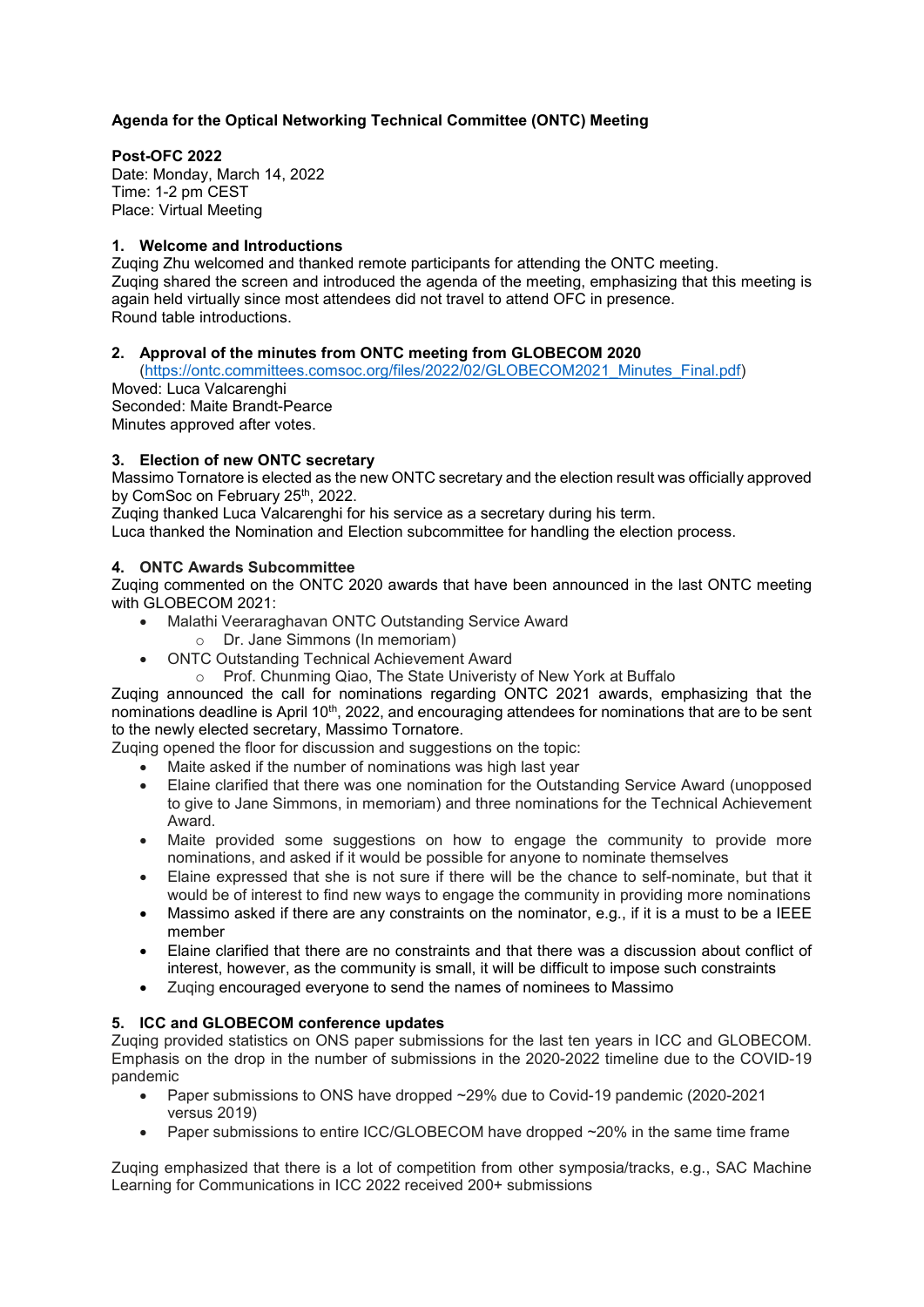Zuqing expressed his hope that the situation will start to get better, encouraged everyone to promote and support ONS, and opened the discussion for any ideas/suggestions to promote ONS

- Suresh proposed to make an attempt to talk with JOCN/JLT to have a special issue that would make submission more attractive for authors
- Zuqing thanked Suresh for the proposal and expressed the concern on the number of pages since GLOBECOM papers will usually have 6-pages and, since a journal such as JOCN has limitations on number of pages, it is necessary to have an additional contribution compared to the conference version. Zuqing expressed that this would however be a very good idea to promote ICC/GLC
- Luca mentioned that they have tried (with Steve Hranilovic), to circulate the fact that papers can be accepted with less than 6-pages but not sure if it made a difference in the number of submitted papers
- Zuqing expressed that it is possible to have less than 6-page papers, but it still might useful to distinguish long and short papers. Zuqing clarified that shorter papers have been accepted (4- 5 pages) and, if they are very good papers, the number of pages does not make a difference and that it would be a good idea to involve the symposium co-chair to discuss and see what are the options to do this
- Suresh expressed that the deadline of GLOBECOM is very soon now
- Elaine expressed that you have to be mindful of the timeline and anticipate when the authors would submit the journal version and that it should be communicated to authors when the submission should be
- Suresh expressed that there is usually a long time between the acceptance and the presentation of the paper so it might be an issue and proposed that a possibility is to suggest to authors to submit the journal version before the presentation
- Ramon expressed that for ONDM 2020 there was a JOCN special issue and the requirement was that short papers should be the ones that are considered for an extension, however, raised concerns if it is good to wait for the presentation or not. Regarding ONDM-JOCN Special Issue, Jane was anticipating 9-10 months between the conference presentation and the publication in the journal.
- Suresh expressed that some journals (e.g., TON) have no specific constraints on the number of additional pages with respect to conference version of the same paper.
- Ramon expressed that we should see if it is possible to propose this to JOCN since Andrew Lord may potentially be open to this suggestion of not having strict constraints on page numbers.
- Suresh raised the concern on the number of papers to be considered for the special issue and highlighted that there is the option of having a special issue for the conference papers or part of some other special issue
- Ramon expressed that, for ONDM-JOCN Special Issue, both options were possible and that it depends on the number of papers that might be invited for a special issue. The number of papers to the number of submissions is what should decide this.

# **6. ICC and GLOBECOM**

# **ICC 2022, 16-20 May, Seoul, S. Korea**

ONS Chairs:

- Marco Ruffini (Trinity College Dublin)
- Steve Hranilovic (McMaster University)
- **Submissions** • 46 papers: 20 networks, 26 systems
- Accepted:
	- 20 papers: 10 networks, 10 systems

# **GLOBECOM 2022, Dec 4-8, Rio de Janeiro, Brazil**

ONS Chairs:

• NS Chairs: Suresh Subramaniam (George Washington University) and Anas Chaaban (UBC) Submission deadline: April 15<sup>th</sup>, 2022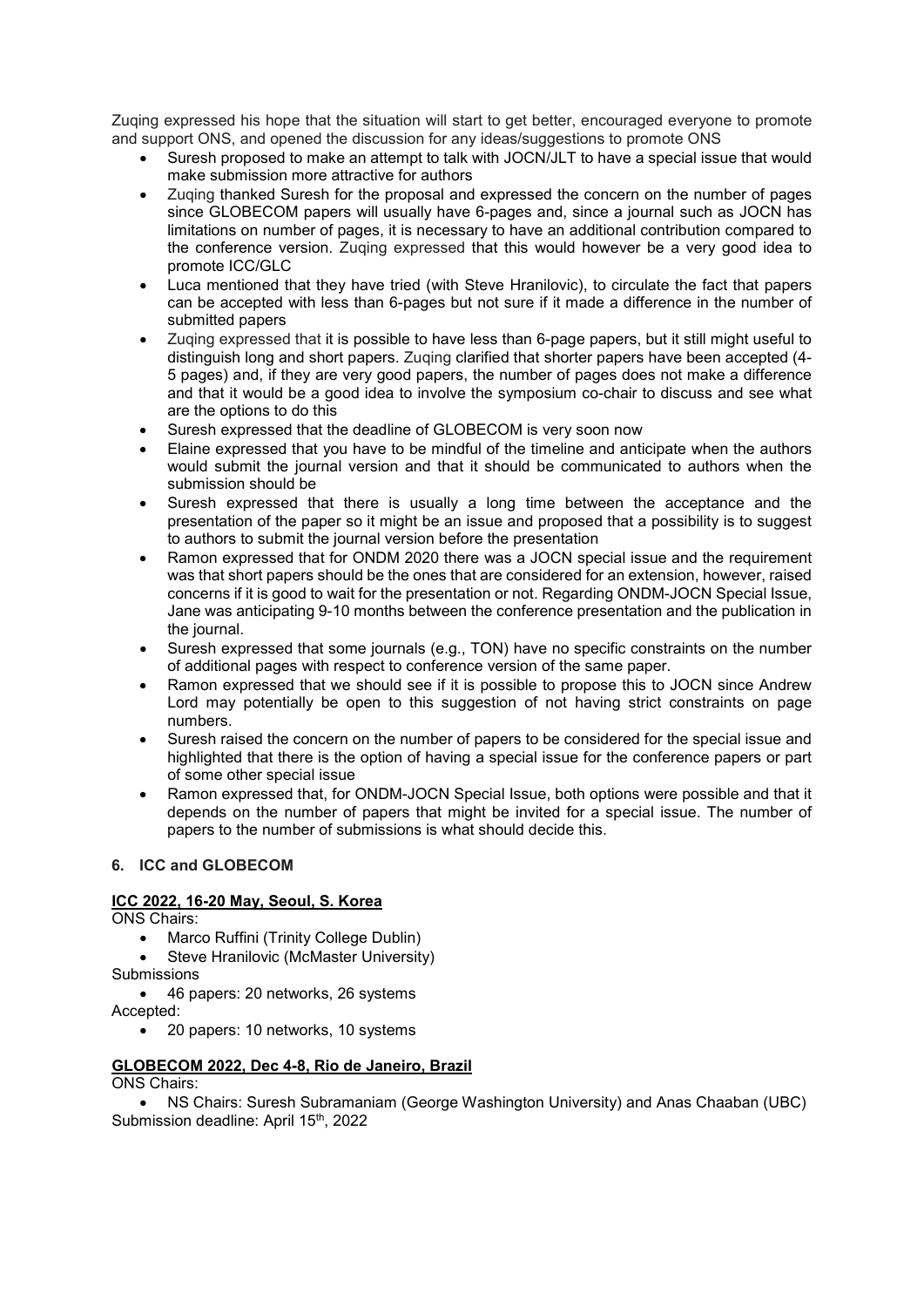# **ICC 2023, Rome, Italy**

ONS Chairs:

• Raul Munoz (CTTC, Spain) and Murat Yuksel (University of Central Florida)

# **ICC 2023, Kuala Lumpur, Malaysia**

- ONS Chairs:
	- Nominations submitted to ComSoc

#### **7. Other Conference updates**

- ICC 2022, May 16-20, Seoul, Korea,
- ECOC 2022, Sep. 18-22, Basel, Switzerland
- GLOBECOM 2022, December 4-8, Rio De Janeiro, Brasil
- OFC 2023, March 5-9, 2023, San Diego, CA, USA
- ICC 2023, May 28-June 1, Rome, Italy
- ECOC 2023, UK
- GLOBECOM 2023, December 4-8, Kuala Lumpur, Malaysia
- OFC 2024, March 24-28, San Diego, CA, USA
- ICC 2024, 9 13 June 2024, Denver, Colorado, USA
- ECOC 2024, Germany
- GLOBECOM 2024, December 8-12, Cape Town, South Africa
- ICC 2025, 8 14 June 2025, Montreal, QC, Canada
- ONTC co-sponsored
	- 26th International Conference on Optical Network Design and Modelling (ONDM 2022) (May 16-19, 2022, Warsaw, Poland) <https://ondm2022.com/>
	- The 31st International Conference on Computer Communications and Networks (ICCCN 2022) (July 25 - July 28, 2022, Waikiki Beach, Honolulu, HI, USA) <http://www.icccn.org/icccn21/index.html>
	- OECC/PSC 2022 (Jul. 3-7, 2022, Toyama, Japan)

Zuqing asked if there is anyone of the organizers of these conferences.

Massimo expressed that he is a TPC for ONDM 2022. The main feedback is that there is a healthy number of submissions and was curious to hear from Paolo and Ramon about the number of submitted papers in previous years. Massimo said that there are more than 40 submissions for this year's ONDM. Ramon said that ONDM-2020 had the same number of submissions and that they were pleased with the number of submissions in general. Raul clarified that there were 54 submissions in total Paolo expressed that also in ONDM-2021, the number of submitted papers was more or less the same. Elaine asked if the conference was hybrid and Massimo answered yes. Suresh was concerned is the current situation in Ukraine will affect the number of attendees in-person and Massimo mentioned that he traveled through Warsaw last week and everything was business as usual.

# **7. Journal updates and reports**

- IEEE Networking Letters continuous submission <https://www.comsoc.org/publications/journals/ieee-lnet>
- JOCN
	- New Editor-in-Chief: Dr. Andrew Lord, BT
- JLT updates
	- Integrated Photonics for Quantum Applications (submission open, deadline Mar. 28, 2022)

#### **8. Other business and adjournment**

- ONTC's nomination/endorsement for ComSoc Distinguished Lecturer (DL)
	- o Application deadline of DL: Sept. 30, 2022
	- o Submissions for the 2023-2024 DL Program will be open in Jul. 2022<br> **O** Request for ONTC's nomination/endorsement should be sent to Ma
	- Request for ONTC's nomination/endorsement should be sent to Massimo Tornatore by Sept. 15, 2022

Zuqing thanked everyone for attending the meeting and for their contribution and announced that the next meeting is expected to be on May 4th.